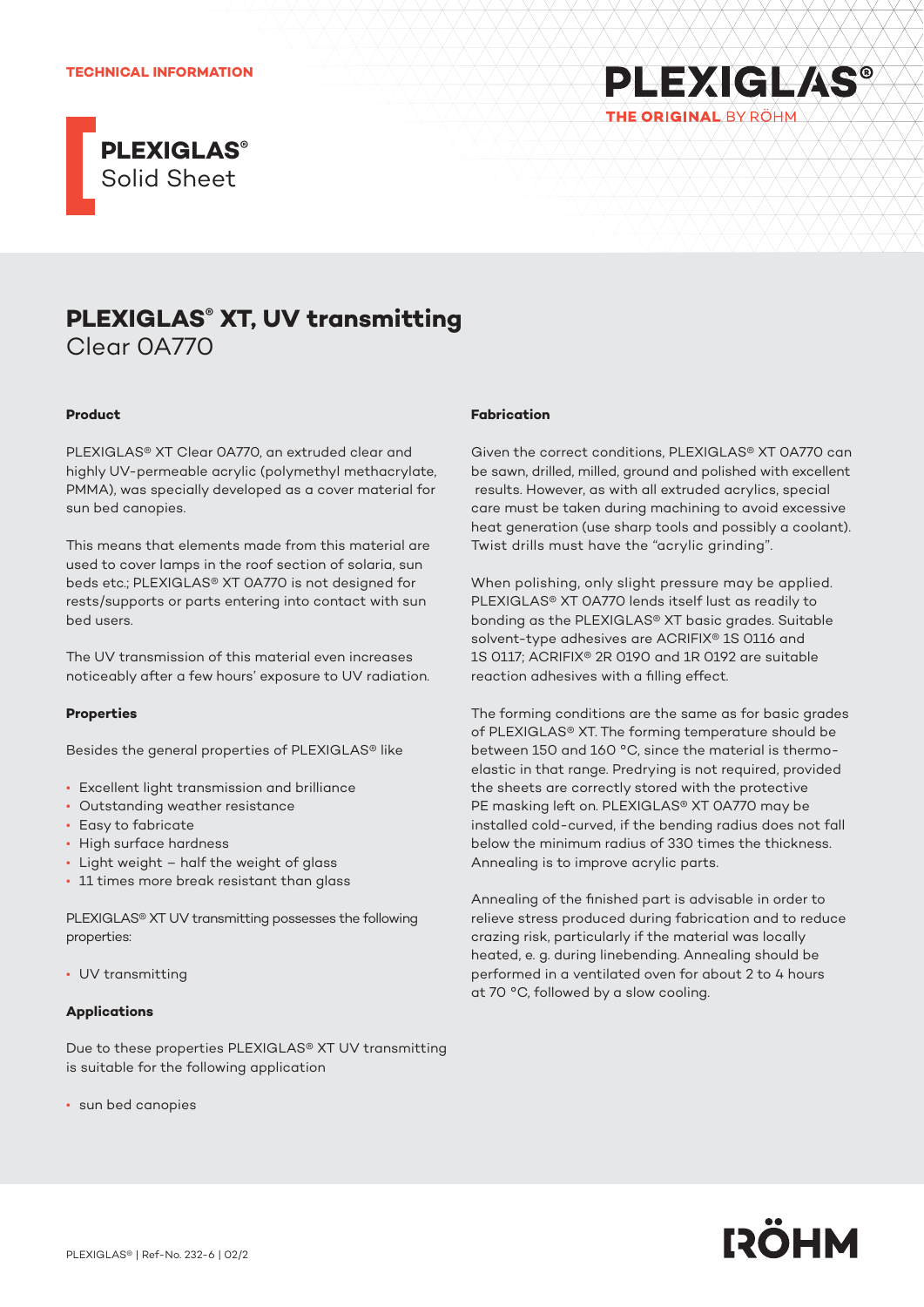

## **UV transmission and UV resistance**

The diagram shows the spectral transmittance between 250 and 400 nm upon delivery of the material (Curve 1). The UV transmission increases after a few hours' exposure to a Philips UVA solarium lamp to the values shown in Curve 2. This curve remains unchanged even after 4,000 hours' exposure to the lamp.

# **UV-transmission of PLEXIGLAS® XT 0A770**



**Clear 0A770 upon delivery (Curve 1)** 

**after 4,000 hrs' exposure** 

 **to a solarium lamp Philips, Type UVA (Curve 2)**

## **Product range**

PLEXIGLAS® XT 0A770 solid sheets are available from our Special Range

- in sizes with the fabrication width of 2050 mm,
- in thicknesses up to 3 mm.

Information on cut - to - size sheets, delivery times, prices, and other conditions upon request.

For sun bed rests/supports, that means UV-permeable parts entering into contact with sun bed users, cast solid sheets of PLEXIGLAS® GS Clear 2458 / 2458 SC are used.

## **Hints for application**

PLEXIGLAS® XT 0A770 is easy to clean.

Do not rub dry surfaces. Dusty surfaces can be wiped over with warm water to which some dishwashing liquid has been added, and a soft cloth or sponge.

"Burnus antistatic cleaning agent" (from Burnus GmbH, Darmstadt), is particularly suitable for cleaning PLEXIGLAS®. However, care should be taken to employ only cleaning agents that do not damage acrylic, and to follow closely the relevant manufacturer's instructions for use.

Under no circumstances should concentrated disinfectants or solvents, e. g. Sagrotan, Lysoform, ethyl alcohol or other liquids containing alcohol, be used. The sheet manufacturer cannot be held responsible for damage caused by chemicals such as unsuitable cleaning agents and similar products.

[2